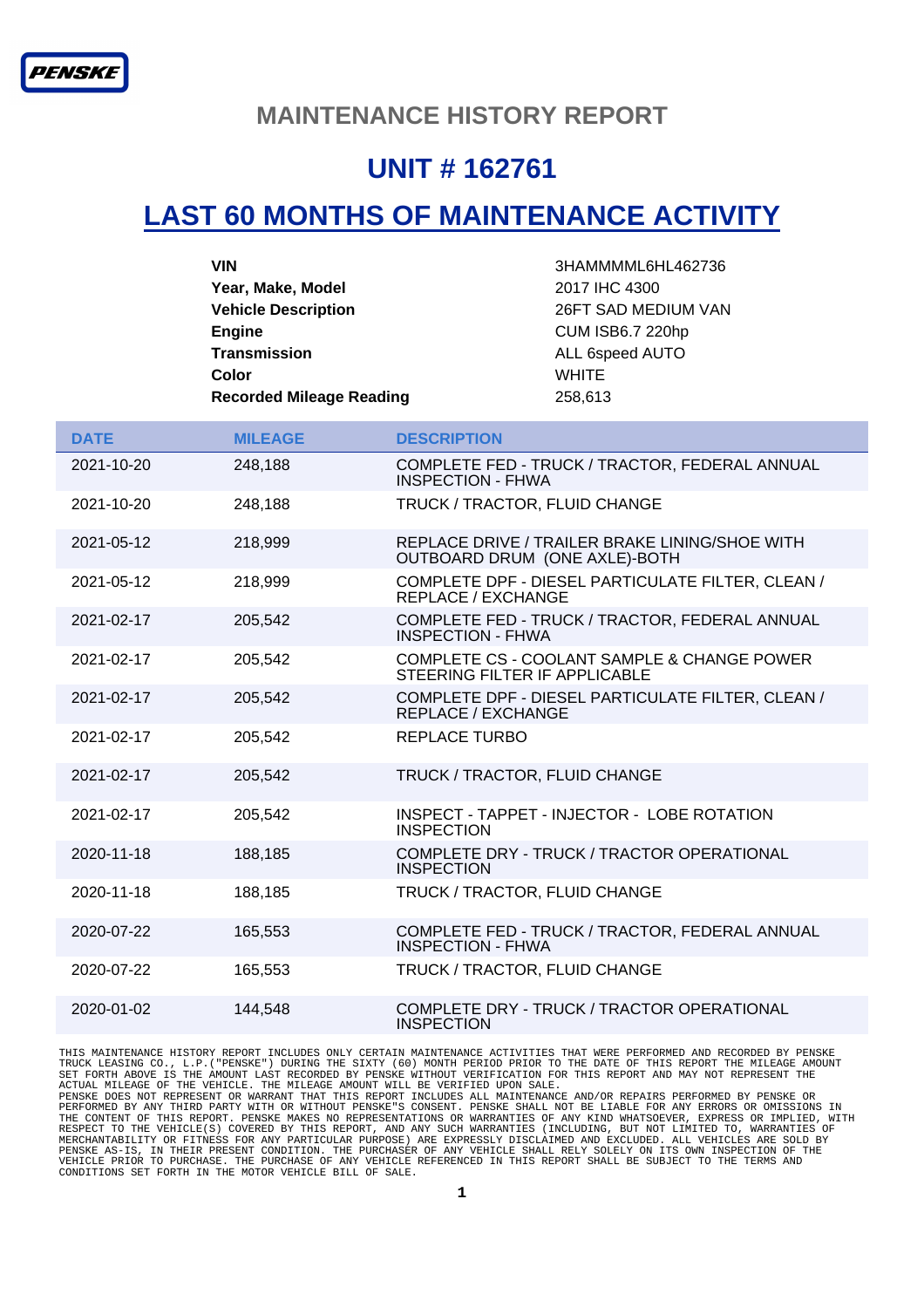#### **MAINTENANCE HISTORY REPORT**

## **UNIT # 162761**

## **LAST 60 MONTHS OF MAINTENANCE ACTIVITY**

| <b>VIN</b>                      | 3HAMMMML6HL462736       |
|---------------------------------|-------------------------|
| Year, Make, Model               | 2017 IHC 4300           |
| <b>Vehicle Description</b>      | 26FT SAD MEDIUM VAN     |
| <b>Engine</b>                   | <b>CUM ISB6.7 220hp</b> |
| <b>Transmission</b>             | ALL 6speed AUTO         |
| Color                           | <b>WHITE</b>            |
| <b>Recorded Mileage Reading</b> | 258.613                 |

| <b>DATE</b> | <b>MILEAGE</b> | <b>DESCRIPTION</b>                                                                |
|-------------|----------------|-----------------------------------------------------------------------------------|
| 2020-01-02  | 144,548        | TRUCK / TRACTOR, FLUID CHANGE                                                     |
| 2019-10-30  | 143,135        | COMPLETE DRY - TRUCK / TRACTOR OPERATIONAL<br><b>INSPECTION</b>                   |
| 2019-08-13  | 137,686        | COMPLETE MAINTENANCE INSPECTION - (FHWA / FED) -<br><b>TRUCK / TRACTOR</b>        |
| 2019-07-10  | 136,374        | COMPLETE MAINTENANCE INSPECTION - (DRY PM) - TRUCK<br>/ TRACTOR                   |
| 2019-07-10  | 136,374        | COMPLETE CS/PS - COOLANT SAMPLE / CHANGE POWER<br>STEERING FILTER (IF APPLICABLE) |
| 2019-07-10  | 136,374        | COMPLETE MAINTENANCE INSPECTION - (CHANGE FLUIDS /<br>WET) - TRUCK / TRACTOR      |
| 2019-02-07  | 115,495        | COMPLETE MAINTENANCE INSPECTION - (DRY PM) - TRUCK<br>/TRACTOR                    |
| 2019-02-07  | 115,495        | COMPLETE MAINTENANCE INSPECTION - (CHANGE FLUIDS /<br>WET) - TRUCK / TRACTOR      |
| 2018-12-21  | 112,305        | <b>REPLACE TURBO</b>                                                              |
| 2018-12-11  | 111,333        | REPLACE TURBO                                                                     |
| 2018-09-12  | 101,334        | COMPLETE MAINTENANCE INSPECTION - (FHWA / FED) -<br><b>TRUCK / TRACTOR</b>        |
| 2018-09-12  | 101,334        | COMPLETE MAINTENANCE INSPECTION - (CHANGE FLUIDS /<br>WET) - TRUCK / TRACTOR      |
| 2018-05-09  | 85,228         | COMPLETE MAINTENANCE INSPECTION - (DRY PM) - TRUCK<br>/ TRACTOR                   |
| 2018-05-09  | 85,228         | COMPLETE MAINTENANCE INSPECTION - (CHANGE FLUIDS /<br>WET) - TRUCK / TRACTOR      |
| 2018-01-14  | 79,962         | COMPLETE MAINTENANCE INSPECTION - (DRY PM) - TRUCK<br>/ TRACTOR                   |

THIS MAINTENANCE HISTORY REPORT INCLUDES ONLY CERTAIN MAINTENANCE ACTIVITIES THAT WERE PERFORMED AND RECORDED BY PENSKE<br>TRUCK LEASING CO., L.P. ("PENSKE") DURING THE SIXTY (60) MONTH PERIOD PRIOR TO THE DATE OF THIS REPORT MERCHANTABILITY OR FITNESS FOR ANY PARTICULAR PURPOSE) ARE EXPRESSLY DISCLAIMED AND EXCLUDED. ALL VEHICLES ARE SOLD BY<br>PENSKE AS-IS, IN THEIR PRESENT CONDITION. THE PURCHASER OF ANY VEHICLE SHALL RELY SOLELY ON ITS OWN INS